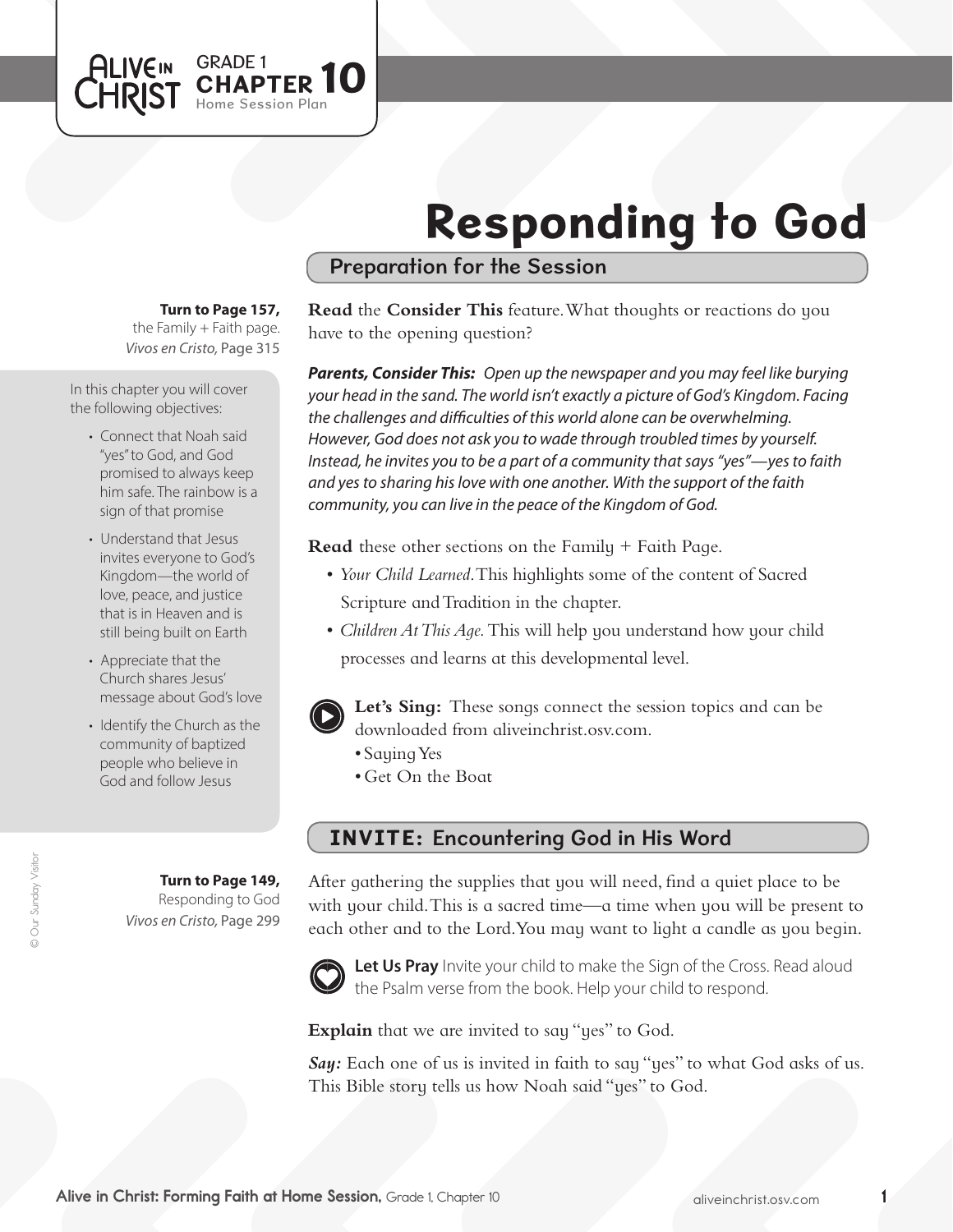**Guide** your child through the Preparing for God's Word Ritual you learned in the Introduction Session or play Track 1 of the Songs of Scripture CD.

- Proclaim God's Word in the Parchment Paper box on the page.
- Maintain several moments of silence.
- Ask: What did you hear God say to you today?

**Invite** your child to respond and also share what you heard.

Now, look at the *What Do You Wonder?* box.

Say: Noah listened to God and said, "Yes." Every day, we are invited by God to say "yes" to him.

**Invite** your child to respond to the questions. Ask what else he/she might wonder about faithfulness to God and how God speaks to us.

# DISCOVER: Learning God's Truth

**Turn to Page 150,** Trust in God

**Turn to Page 151,**  Noah Says"Yes"(cont'd)

*Vivos en Cristo,* Page 303

*Say:*We are going to read a story about a special man named Noah. God will ask Noah a big question. Listen for Noah's answer.

**Proclaim** the Scripture story. Tell your child to say "Yes, I will!" during the reading whenever you point at him/her. Read the Scripture aloud with enthusiasm. Pause at the end of the third and fourth paragraphs and point.

**Have** your child underline what God told Noah to do.



**Proclaim** the rest of the Scripture story.

*Ask:*Why were Noah, his family, and the animals safe? (They were in the ark; God was taking care of them.)

**Ask** your child to remember a time when she/he has seen a rainbow.Tell them that the next time you see a rainbow you will pray,"Thank you God for protecting me."

**Read** aloud the directions for the Share Your Faith activity. Have your child trace the letters.

**Turn to Page 152,** All Are Invited *Vivos en Cristo,* Page 305

**Tell** your child it is important to say "yes" to God. Share with them some of the ways you say "yes." (taking care of your family, helping your neighbors, using the gifts of the Earth carefully)

*Vivos en Cristo,* Page 301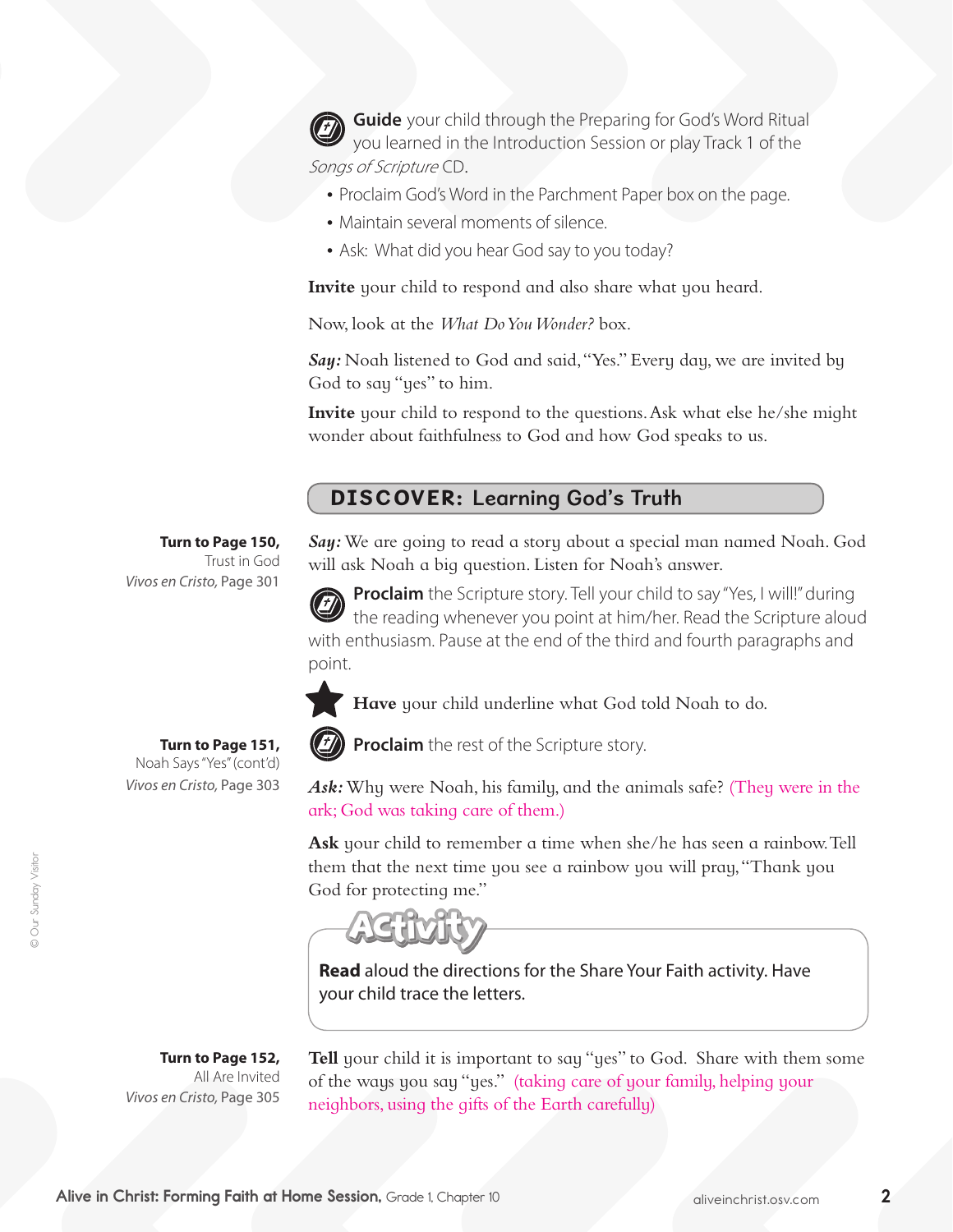**Invite** your child to read aloud the definition of Kingdom of God. Have your child write "Kingdom of God" on an index card.You can use these cards to review vocabulary throughout the year.

**Proclaim** "The Parable of the Great Feast." Ask your child to quess who the rich man is and what the big party is. Explain that God invites everyone to join him and be happy with him forever.



**Complete** the gold-star activity.

**Turn to Page 153,** The Church *Vivos en Cristo,* Page 307

> **Turn to Page 154,**  Our Catholic Life

*Vivos en Cristo,* Page 309

**Tell** your child that she/he is the servant, or helper, in the story Jesus told. Reinforce that the rich man asked the servants to go gather everyone in.

**Explain** that the members of the Church are like the servants in the story. God sends out the people who make up the Church to invite everyone to his Kingdom.

**Read** aloud the text.

**Create** an index card for **Church**.

**Ask** your child to complete the Connect Your Faith activity.

*Parents, Consider This: Have you ever been deeply hurt when you watched your child reach out to another child or group of children and be rejected? The cry in the heart of both you and your child is simply to be accepted. It is in that yearning that we encounter the presence of the Holy Spirit. The Holy Spirit is the source of communion, of oneness. In the communion of the Church, we are nourished and sent to spread the Good News of God's love.*

# LIVE: Living Our Faith

Ask: How did Mary answer God's question?

**Read** aloud the introductory paragraph.

**Help** your child recall that Mary is the Mother of Jesus.

**Review** the pictures and words in the yellow box marked "Key."

**Read** aloud the picture story. Pause at each picture and let your child supply the appropriate word.

Ask: How can you say "yes" to God?